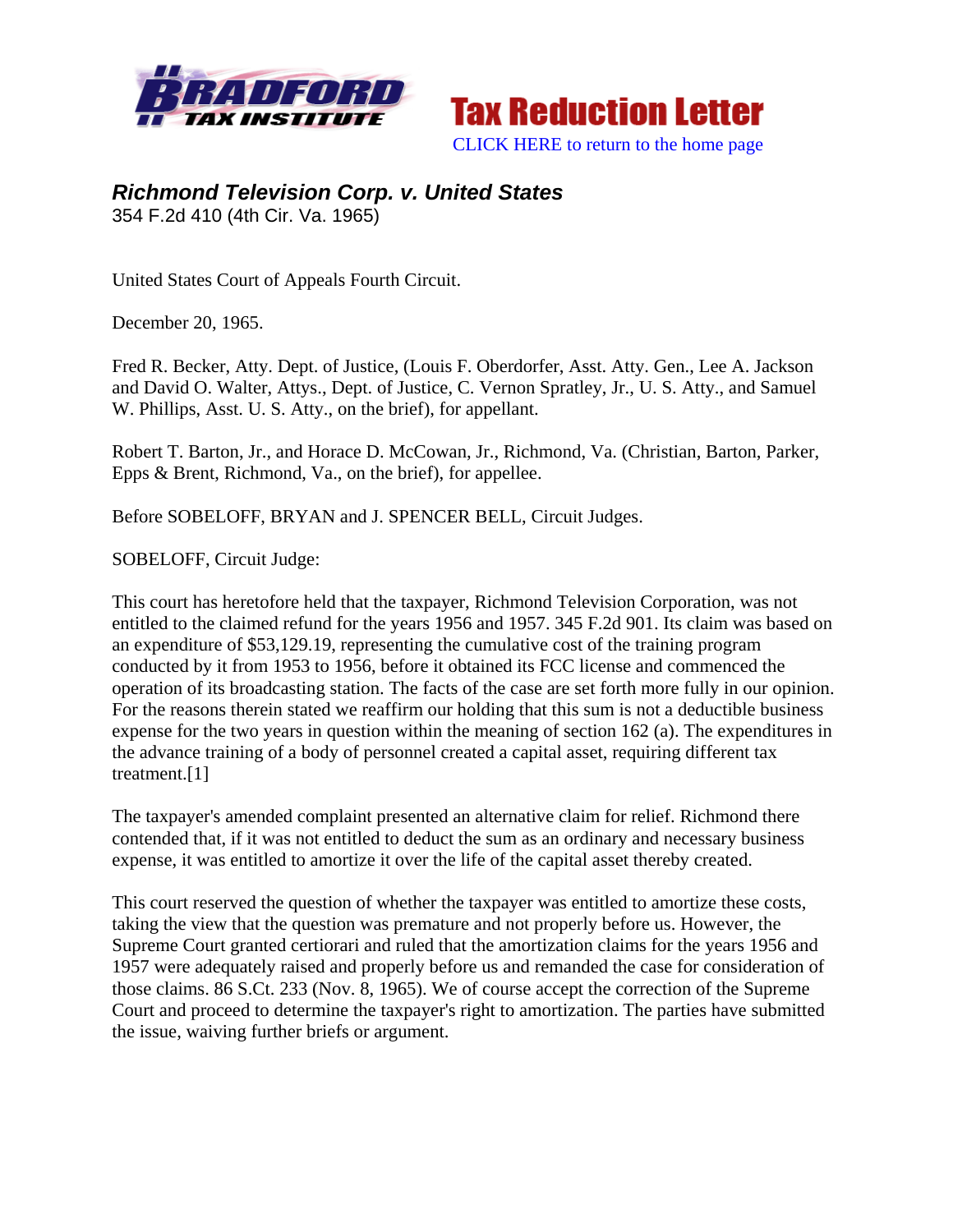The parties are agreed that the controlling provision is section 167 of the Internal Revenue Code of 1954, 26 U.S. C.A. § 167 (1954),[2] as implemented by Regulation 1.167(a)-3. The Regulation provides:

"If an intangible asset is known from experience or other factors to be of use in the business or in the production of income for only a limited period, the length of which can be estimated with reasonable accuracy, such an intangible asset may be the subject of a depreciation allowance. \* \* \* An intangible asset, the useful life of which is not limited, is not subject to the allowance for depreciation. \* \* \*" (Italics added.)[3]

While it is not disputed that the expenditures for the training program in anticipation of the grant of a broadcasting license created a valuable asset, the parties are in disagreement as to whether this asset has a life of limited duration as the taxpayer contends, or of unlimited duration as the Government maintains. The taxpayer insists that this capital asset must be regarded as having a useful life limited to the period of the first broadcasting license, which is three years beginning in 1956, when the license was issued and broadcasting began, and that amortization is therefore allowable and due for 1956 and 1957, the tax years in question. Presumably, according to the taxpayer's theory, it is entitled to amortize a pro rata portion of one-third of the sum in each of the years 1956 and 1957, and the remaining one-third in 1958.[4]

The position of the United States is that to qualify this intangible asset for amortization the taxpayer was required by the above-quoted Regulation to prove from "experience or other factors" that the useful life of the asset was for "a limited period, the length of which can be estimated with reasonable accuracy." The Government points to the fact that the only testimony in the record on this issue showed that only "a very, very tiny, tiny percentage" of applications for renewals of both radio and television broadcasting licenses has been denied by the Commission in a period of 25 years. The percentage has been estimated at less than one-tenth of one percent.

The taxpayer, in cross-examining the government witness, posed the possibility that under the statute the taxpayer's license might fail to be renewed, but we think that this suggestion is not entitled to sufficient weight to overcome the contrary experience, practically without exception, in the regulation of the industry. The taxpayer should not be permitted to rely on a remote speculative possibility that the Commission might refuse renewal on the ground of the licensee's misconduct. Indeed, we do not understand that possible future misconduct is relied upon by the taxpayer in support of its contention. But in the absence of misconduct, what reason could arise to cause the Commission to deviate from its consistent practice and refuse renewal? There was no intimation whatever at the trial of a waning public interest in the continued existence of this station. The taxpayer has furnished its own appraisal of the insubstantiality of any such conjecture. It has in fact proceeded in 1956 and 1957 and in the succeeding years with confidence on the only reasonable assumption — that its license, while technically granted for only three years at a time, is in economic operation one of indefinite duration.[5]

In KWTX Broadcasting Co. v. Commissioner, 31 T.C. 952 (1959), aff'd per curiam, 272 F.2d 406 (5th Cir. 1959), the Commissioner introduced considerable evidence on renewal of television licenses. The Tax Court found as a fact that:

"In the past a large number of these applications for renewal of television broadcasting licenses has been granted and none ever denied,"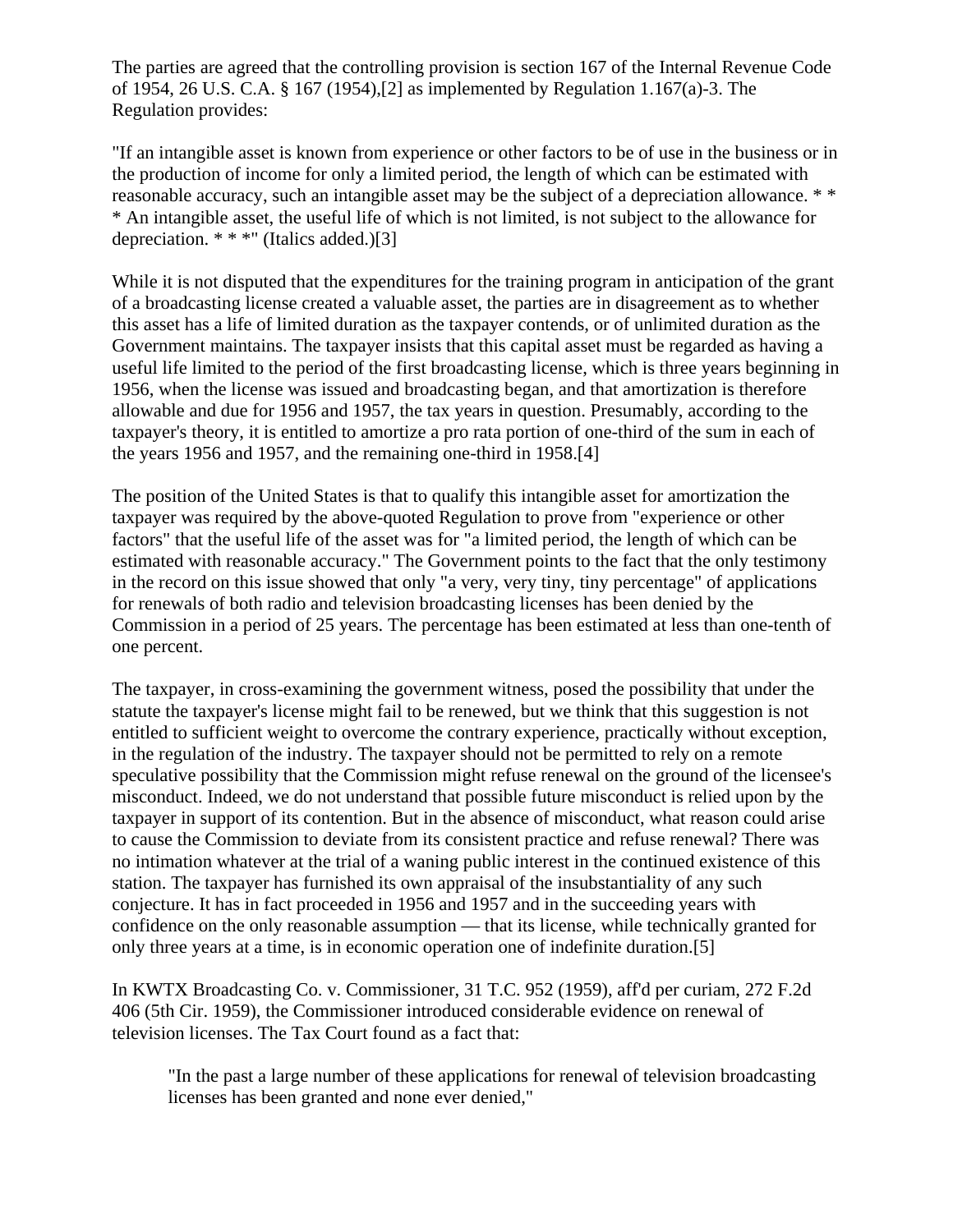and the Tax Court concluded that:

"While it is doubtless true that it will be within the power of the F. C.C. to refuse to grant a renewal of petitioner's television license \* \* nevertheless we think \* \* \* that it is altogether unlikely that the F. C.C. will deny petitioner's application for a renewal of its license."

Courts have adopted similar reasoning where local broadcasting companies have attempted to amortize the cost of renewable network affiliation contracts. In Commissioner of Internal Revenue v. Indiana Broadcasting Corp., 350 F.2d 580 (7th Cir. 1965), cert. denied, 86 S.Ct. 645 (Feb. 1, 1966), the court reversed the Tax Court, 31 T.C. 793, and denied amortization of the cost of an affiliation contract renewable every two years, even though the taxpayer introduced evidence showing that similar contracts had in the past been terminated. In deciding that the asset was of indefinite duration, the court said that "the record as a whole persuasively indicates, that taxpayer's contracts may be expected to remain in force for a wholly unpredictable period of time." 350 F.2d at 586. See also Westinghouse Broadcasting Co. v. Commissioner, 36 T.C. 912, aff'd, 309 F.2d 279 (3d Cir. 1962), cert. denied, 372 U.S. 935, 83 S.Ct. 881, 9 L.Ed.2d 766 (1963) (cost of television network contract, renewable every two years, not amortizable since asset had an indeterminate useful life). To the same effect, see Gant v. Commissioner, 263 F.2d 558 (6th Cir. 1959) (guaranteed payments to distributor under distributorship contract not amortizable where contract to remain in effect for an unascertainable period of time); and Nachman v. Commissioner, 191 F.2d 934 (5th Cir. 1951) (cost of liquor license renewal privilege not amortizable where no evidence to show a departure from the city's practice of renewing existing licenses, even though licensee had to apply annually for a renewal). Contra, WDEF Broadcasting Co. v. United States, 215 F.Supp. 818 (E.D.Tenn.1963).

In our case, the only evidence in the record is that the asset in question will continue to benefit the taxpayer for an indeterminate period, and its life cannot "be estimated with reasonable accuracy." Since there is no ambiguity in this testimony and no countervailing testimony, a contrary conclusion defies rational thought.

Richmond points to the jury's finding that the license has a useful life of limited duration. If there were any basis for such a finding — if there were any submissible issue of fact as to duration we should of course consider ourselves bound by the jury's answer to the special interrogatory, notwithstanding our disagreement. But there was no shred of evidence of "experience or other factors" to support such a finding.

The bare requirement of periodic renewal cannot be invested with the dominant significance claimed for it. It would completely nullify the pertinent Treasury Regulation to treat the triennial renewal requirement as sufficient to raise an issue of duration in the total absence of any evidence that three years is in fact the life of the asset, determinable "with reasonable accuracy." The passage of the three-year span would become relevant only if there were evidence based on "experience or other factors" showing that the enjoyment of the asset may with reason be expected to end in three years. The limiting factor here is not the necessity for renewal every third year; the limiting factor, to be operative, must be linked with some reasonable showing that the license holder stands in a more than theoretical danger of nonrenewal.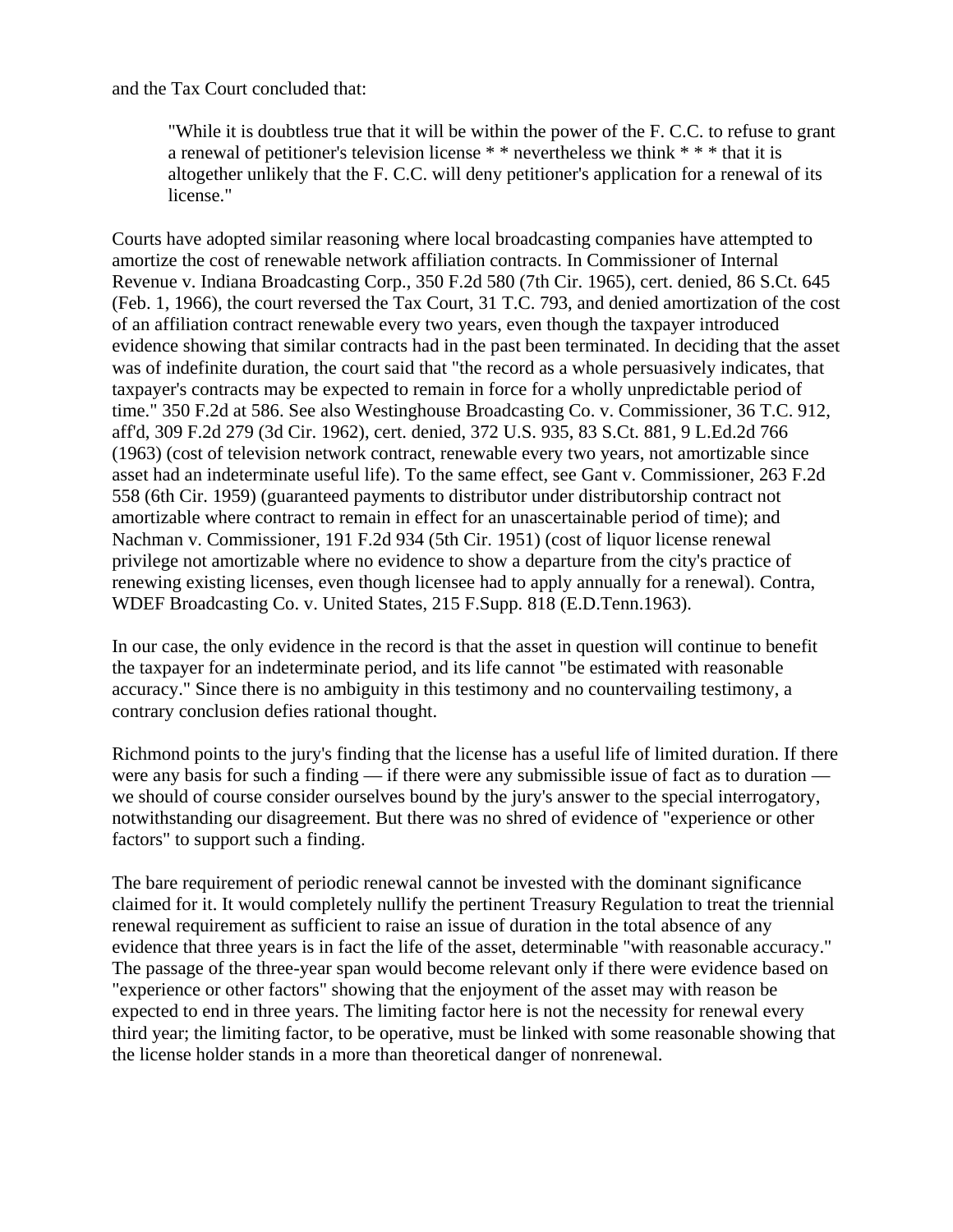While the conscientious District Judge carefully explained to the jury the question to be decided, he was in error in submitting the question to them for there was no factual conflict to be resolved. There was a complete absence of evidence to raise a jury question. The point was timely made by the Government in its motion for a directed verdict, and preserved in a motion n. o. v.

We are, of course, fully advertent to the strict limitation on the judge's function when a motion for directed verdict or judgment n. o. v. is addressed to him. In deciding whether a genuine issue of fact exists, the party against whom the motion is made is entitled to the benefit of every inference that may reasonably be drawn in his favor. The court should not supplant the jury if there is any room whatever for disagreement. The record in this case is unlike those in which conduct may be thought by the judge to be prudent or negligent, as the case may be, but jurors could reasonably come to a contrary conclusion. In such cases it is an abuse of power to withdraw the case from the jury. Compare the majority and dissenting opinions in Brady v. Southern Railway Co., 320 U.S. 476, 64 S.Ct. 232, 88 L.Ed. 239 (1943).

When, however, the facts are plainly conclusive, the court's function is to refuse submission to the jury and to decide the case as a matter of law. Since the record permitted only one finding, namely, that duration was indefinite, putting the question to the jury for a possible finding of fixed duration invited an answer based not on any fact in the record or any reasonable inference therefrom, but on speculation and caprice. The submission of a nondebatable issue is as much an interference with the traditional allocation of functions between judge and jury, and an injustice to the party entitled to a directed verdict, as directing a verdict when a proper jury question is present.

Denying amortization for the reason that the capital asset is one of indefinite duration does not mean that the expenditure is lost to the taxpayer beyond retrieval. It merely means that the item is added to the capital account and will enter into the computation of gain or loss when the asset is disposed of or abandoned.

The judgment of the District Court is

Reversed and remanded for the entry of judgment in favor of the United States.

[1] In addition to the authorities cited in our first opinion, we note two other cases. WHEC, Inc. v. Commissioner, 37 T.C. 821 (1962) (amounts paid to attorneys to acquire and perfect taxpayer's broadcasting license not deductible as ordinary and necessary business expense under section 162 (a), but treated as a capital item); World Publishing Co. v. Commissioner, 35 T.C. 7 (1960), rev'd on other grounds, 299 F. 2d 614 (8th Cir. 1962) (payments to television consultants for services in connection with taxpayer's application for license not an ordinary and necessary business expense but a capital item).

[2] "§ 167. Depreciation.

"(a) General rule — There shall be allowed as a depreciation deduction a reasonable allowance for the exhaustion, wear and tear (including a reasonable allowance for obsolescence) —

"(1) of property used in the trade or business  $***$ ."

[3] Although section 167 of the Internal Revenue Code does not specifically refer to intangible assets, the Treasury Regulation, first adopted under the Revenue Act of 1918, has remained substantially unchanged through successive re-enactments of the Code and has the force and effect of law. Commissioner of Internal Revenue v. Indiana